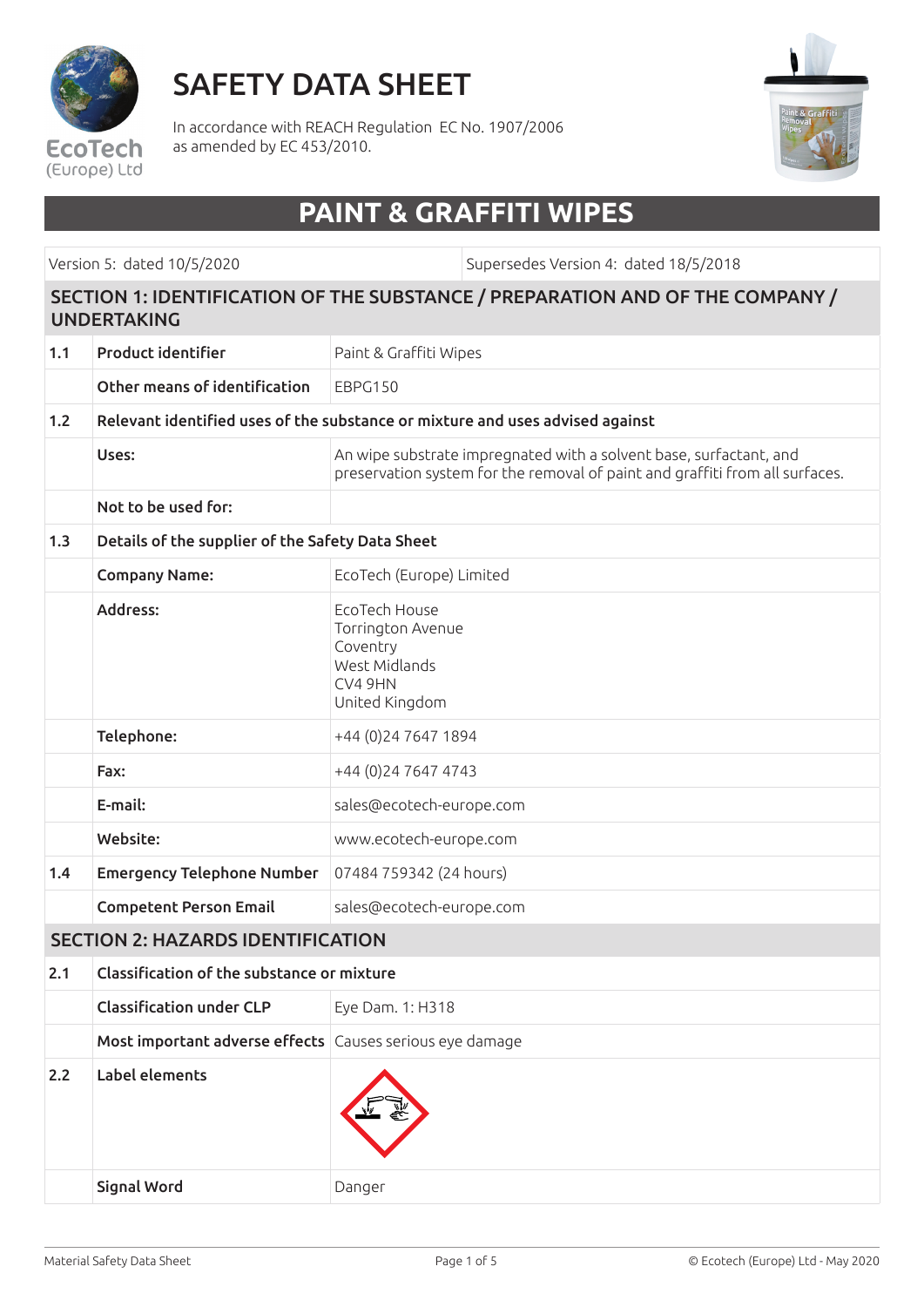|                                         | <b>Hazard Statement</b>                                                          |                          | <b>GHS05: Corrosion</b>                                                                                                                              |                                                                                                                                                                                                                             |                          |                                                            |           |  |
|-----------------------------------------|----------------------------------------------------------------------------------|--------------------------|------------------------------------------------------------------------------------------------------------------------------------------------------|-----------------------------------------------------------------------------------------------------------------------------------------------------------------------------------------------------------------------------|--------------------------|------------------------------------------------------------|-----------|--|
|                                         | <b>Precautionary Statements</b>                                                  |                          |                                                                                                                                                      | P305+P351+P338: IF IN EYES: Rinse cautiously with water for several minutes.<br>Remove contact lenses, if present and easy to do. Continue rinsing.<br>P102: Keep out of reach of children.<br>P103: Read label before use. |                          |                                                            |           |  |
| 2.3                                     | Other hazards                                                                    |                          |                                                                                                                                                      |                                                                                                                                                                                                                             |                          | Thi s product does not contain any PBT or VPvB substances. |           |  |
|                                         |                                                                                  |                          | <b>SECTION 3: COMPOSITION / INFORMATION ON INGREDIENTS</b>                                                                                           |                                                                                                                                                                                                                             |                          |                                                            |           |  |
| 3.1                                     | Substances                                                                       |                          |                                                                                                                                                      |                                                                                                                                                                                                                             |                          |                                                            |           |  |
| 3.2                                     | <b>Mixtures</b>                                                                  |                          |                                                                                                                                                      |                                                                                                                                                                                                                             |                          |                                                            |           |  |
|                                         | <b>Chemical Name</b>                                                             | <b>EINICS</b>            |                                                                                                                                                      | <b>CAS No.</b>                                                                                                                                                                                                              | PBT / WEL                | <b>CLP Classification</b>                                  | Percent   |  |
|                                         | ALCOHOLS, C9-11,<br><b>ETHOXYLATED</b>                                           | $\overline{\phantom{a}}$ |                                                                                                                                                      | 68439-45-2                                                                                                                                                                                                                  | $\overline{\phantom{a}}$ | Acute Tox. 4: H302; Eye<br>Dam. 1: H318                    | $1 - 10%$ |  |
|                                         |                                                                                  |                          |                                                                                                                                                      |                                                                                                                                                                                                                             |                          |                                                            |           |  |
|                                         | <b>SECTION 4: FIRST AID MEASURES</b>                                             |                          |                                                                                                                                                      |                                                                                                                                                                                                                             |                          |                                                            |           |  |
| 4.1                                     | Description of first aid measures                                                |                          |                                                                                                                                                      |                                                                                                                                                                                                                             |                          |                                                            |           |  |
|                                         | Skin contact                                                                     |                          |                                                                                                                                                      | May cause skin irritation. Wash affected areas with soap and water, seek<br>medical advice if symtoms persist.                                                                                                              |                          |                                                            |           |  |
|                                         | Eye contact                                                                      |                          | Bathe the eye with running water for 15 minutes. Transfer to hospital for<br>specialist examination.                                                 |                                                                                                                                                                                                                             |                          |                                                            |           |  |
|                                         | Ingestion                                                                        |                          | Ingestion is unlikely as the article is an impregnated substrate. Seek medical<br>advice if ingested.                                                |                                                                                                                                                                                                                             |                          |                                                            |           |  |
|                                         | Inhalation                                                                       |                          | Not deemed hazardous by inhalation.                                                                                                                  |                                                                                                                                                                                                                             |                          |                                                            |           |  |
| 4.2                                     | Most important symptoms and effects, both acute and delayed                      |                          |                                                                                                                                                      |                                                                                                                                                                                                                             |                          |                                                            |           |  |
|                                         | Skin contact                                                                     |                          | Based on available data the classification criteria are not met Though unlikely<br>symtoms should be mild. If concerned get medical advice.          |                                                                                                                                                                                                                             |                          |                                                            |           |  |
|                                         | Eye contact                                                                      |                          | There may be pain and redness. The eyes may water profusely. There may be<br>severe pain. The vision may become blurred. May cause permanent damage. |                                                                                                                                                                                                                             |                          |                                                            |           |  |
|                                         | Ingestion                                                                        |                          | Not classified as hazardous but if symtoms occur get medical advice.                                                                                 |                                                                                                                                                                                                                             |                          |                                                            |           |  |
|                                         | Inhalation                                                                       |                          | Based on available data the hazard criterea are not met Symtoms are unlikely.<br>If symptoms occur get medical advice.                               |                                                                                                                                                                                                                             |                          |                                                            |           |  |
| 4.3                                     | Indication of any immediate<br>medical attention and<br>special treatment needed |                          |                                                                                                                                                      | None deemed necesssary.                                                                                                                                                                                                     |                          |                                                            |           |  |
| <b>SECTION 5: FIREFIGHTING MEASURES</b> |                                                                                  |                          |                                                                                                                                                      |                                                                                                                                                                                                                             |                          |                                                            |           |  |
| 5.1                                     | <b>Extinguishing media</b>                                                       |                          |                                                                                                                                                      | Suitable extinguishing media for the surrounding fire should be used. Use<br>water spray to cool containers.                                                                                                                |                          |                                                            |           |  |
| 5.2                                     | Special hazards arising from<br>the substance or mixture                         |                          |                                                                                                                                                      | In combustion emits toxic fumes of oxides of carbon.                                                                                                                                                                        |                          |                                                            |           |  |
| 5.3                                     | <b>Advice for firefighters</b>                                                   |                          |                                                                                                                                                      | Wear self-contained breathing apparatus. Wear protective clothing to prevent<br>contactwith skin and eyes.                                                                                                                  |                          |                                                            |           |  |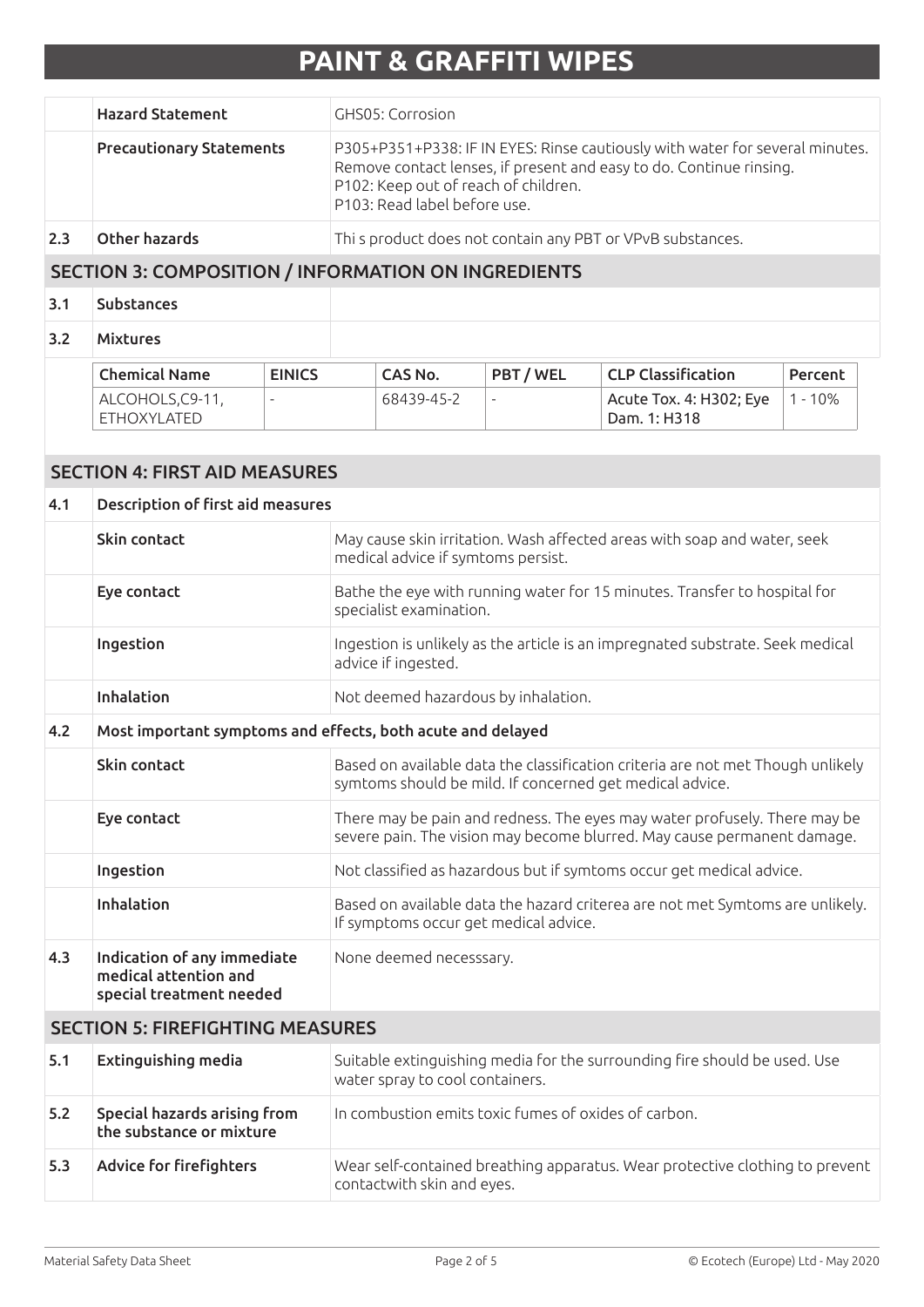### SECTION 6: ACCIDENTAL RELEASE MEASURES

| 6.1                                                | Personal precautions,<br>protective equipment and<br>emergency procedures | None required under normal conditions and usage of the article.                                                                                                                            |  |  |
|----------------------------------------------------|---------------------------------------------------------------------------|--------------------------------------------------------------------------------------------------------------------------------------------------------------------------------------------|--|--|
| $6.2$                                              | <b>Environmental precautions</b>                                          | Contain the spillage using bunding.<br>Do not flush into ground water or sewage system                                                                                                     |  |  |
| 6.3                                                | Methods and material for<br>containment and cleaning up                   | Transfer to a closable, labelled salvage container for disposal by an<br>appropriate method.                                                                                               |  |  |
| 6.4                                                | Reference to other sections                                               | Refer to section 8 of SDS.                                                                                                                                                                 |  |  |
|                                                    | <b>SECTION 7: HANDLING AND STORAGE</b>                                    |                                                                                                                                                                                            |  |  |
| 7.1                                                | Precautions for safe handling                                             | Avoid contact with eyes.<br>Adopt best manual handling practices when using the product.                                                                                                   |  |  |
| 7.2                                                | Conditions for safe storage,<br>including any incompatabilities           | Store in a cool, well ventilated area. Keep container tightly closed. Keep out<br>of reach for children and do not allow product to freeze. Correctly labelled<br>containers must be used. |  |  |
| 7.3                                                | Specific end use                                                          | No data available.                                                                                                                                                                         |  |  |
| SECTION 8: EXPOSURE CONTROLS / PERSONAL PROTECTION |                                                                           |                                                                                                                                                                                            |  |  |
| 8.1                                                | <b>Control parameters</b>                                                 | No data available.                                                                                                                                                                         |  |  |
|                                                    | <b>DNEL / PNEC</b>                                                        | No data available.                                                                                                                                                                         |  |  |
| 8.2                                                | <b>Exposure controls:</b>                                                 |                                                                                                                                                                                            |  |  |
|                                                    | <b>Engineering measures</b>                                               | None normally required.                                                                                                                                                                    |  |  |
|                                                    | <b>Respiratory protection</b>                                             | None normally required.                                                                                                                                                                    |  |  |
|                                                    | Hand protection                                                           | Not normally required.                                                                                                                                                                     |  |  |
|                                                    | Eye protection                                                            | Not normally required.                                                                                                                                                                     |  |  |
|                                                    | Skin protection                                                           | Not normally required.                                                                                                                                                                     |  |  |
| <b>SECTION 9: PHYSICAL AND CHEMICAL PROPERTIES</b> |                                                                           |                                                                                                                                                                                            |  |  |
| 9.1                                                | Information on basic physical and chemical properties                     |                                                                                                                                                                                            |  |  |
|                                                    | State:                                                                    | Wipe substrate impregnated with a solvent mixture.                                                                                                                                         |  |  |
|                                                    | Odour:                                                                    | Characteristic odour.                                                                                                                                                                      |  |  |
|                                                    | <b>Evaporation rate:</b>                                                  | No data available.                                                                                                                                                                         |  |  |
|                                                    | Oxidising:                                                                | No data available.                                                                                                                                                                         |  |  |
|                                                    | Solubility in water:                                                      | No data available.                                                                                                                                                                         |  |  |
|                                                    | Viscosity:                                                                | No data available.                                                                                                                                                                         |  |  |
|                                                    | Boiling point/range°C:                                                    | No data available.                                                                                                                                                                         |  |  |
|                                                    | Flammability limits %: lower:                                             | No data available.                                                                                                                                                                         |  |  |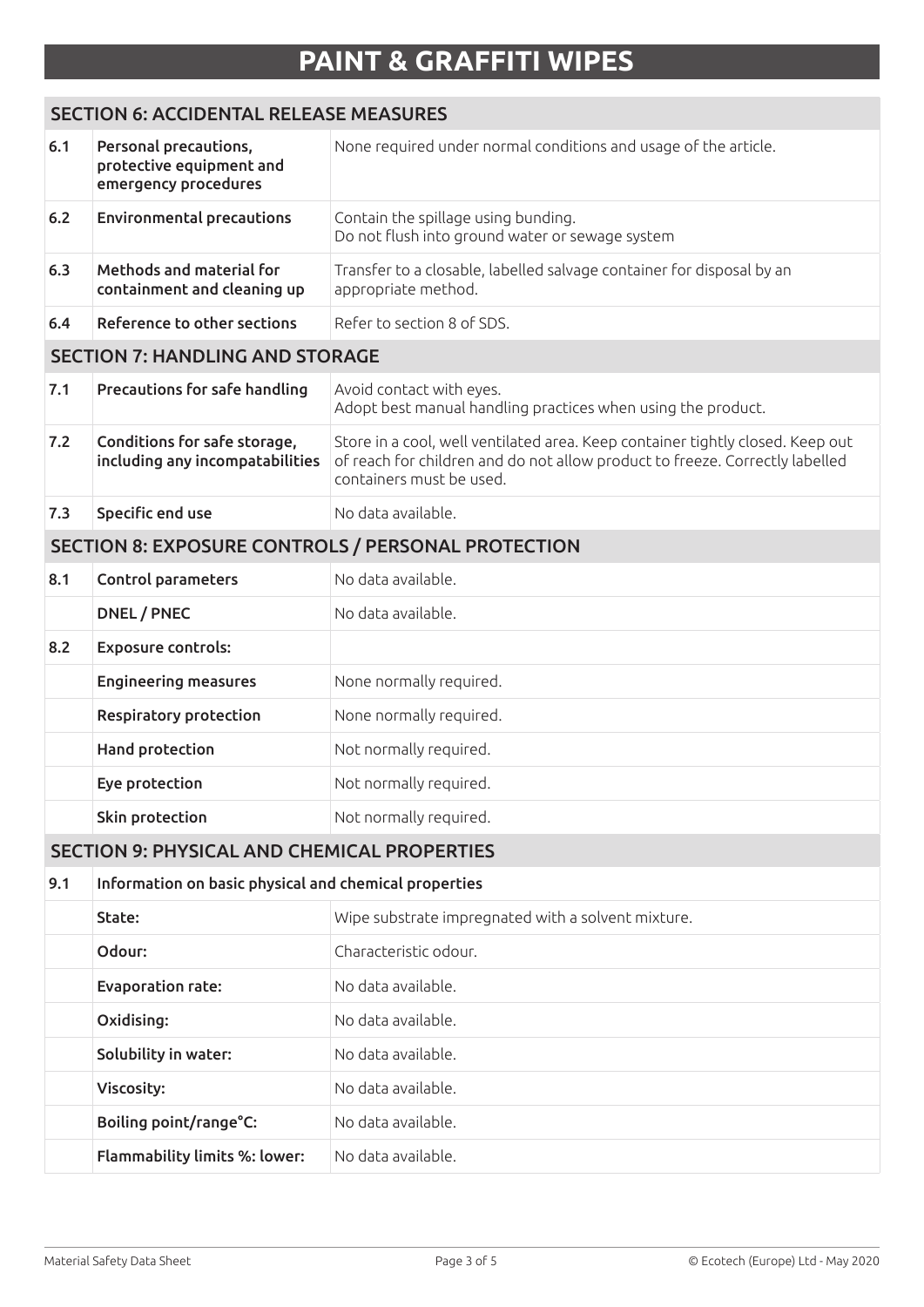|     | Flash point°C:               | 60-93              |
|-----|------------------------------|--------------------|
|     | Autoflammability°C:          | No data available. |
|     | <b>Relative density:</b>     | No data available. |
|     | VOC g/l:                     | No data available. |
|     | Melting point/range°C:       | No data available. |
|     | Part.coeff. n-octanol/water: | No data available. |
|     | Vapour pressure:             | No data available. |
|     | pH:                          | $5.5 - 6.0$        |
| 9.2 | Other information            | None available.    |

### SECTION 10: STABILITY AND REACTIVITY

| 10.1 | Reactivity                                   | Stable under recommended transport or storage conditions.                                                                                                           |
|------|----------------------------------------------|---------------------------------------------------------------------------------------------------------------------------------------------------------------------|
| 10.2 | <b>Chemical Stability</b>                    | Stable under normal conditions.                                                                                                                                     |
| 10.3 | <b>Possibility of hazardous</b><br>reactions | Hazardous reactions will not occur under normal transport or storage<br>conditions. Decomposition may occur on exposure to conditions or materials<br>listed below. |
| 10.4 | Conditions to avoid                          | Avoid heat. Do Not allow to freeze.                                                                                                                                 |
| 10.5 | Incompatible materials                       | Strong oxidising agents. Strong acids. Strong bases.                                                                                                                |
| 10.6 | <b>Hazardous decomposition</b><br>products   | In combustion emits toxic fumes containing oxides of carbon.                                                                                                        |

#### SECTION 11: TOXICOLOGICAL INFORMATION

#### 11.1 Information on toxicological effects

| ALCOHOLS, C9-11, ETHOXYLATED |   |     |                   |
|------------------------------|---|-----|-------------------|
| DERMAL                       | - | D50 | >2000<=5000 mg/kg |
| ORAI                         | - | D50 | >300<=2000 mg/kg  |

### Relevant hazards for product: Hazard Route Basis Serious eye damage/irritation | OPT | Hazardous: calculated Symptoms / routes of exposure: Skin contact Based on available data the classification criteria are not met Though unlikely symtoms should be mild. If concerned get medical advice

| Eye contact | There may be pain and redness. The eyes may water profusely. There may be<br>severe pain. The vision may become blurred. May cause permanent damage. |
|-------------|------------------------------------------------------------------------------------------------------------------------------------------------------|
| Ingestion   | Not classified as hazardous but if symtoms occur get medical advice.                                                                                 |
| Inhalation  | Immediate effects can be expected after short-term exposure.                                                                                         |